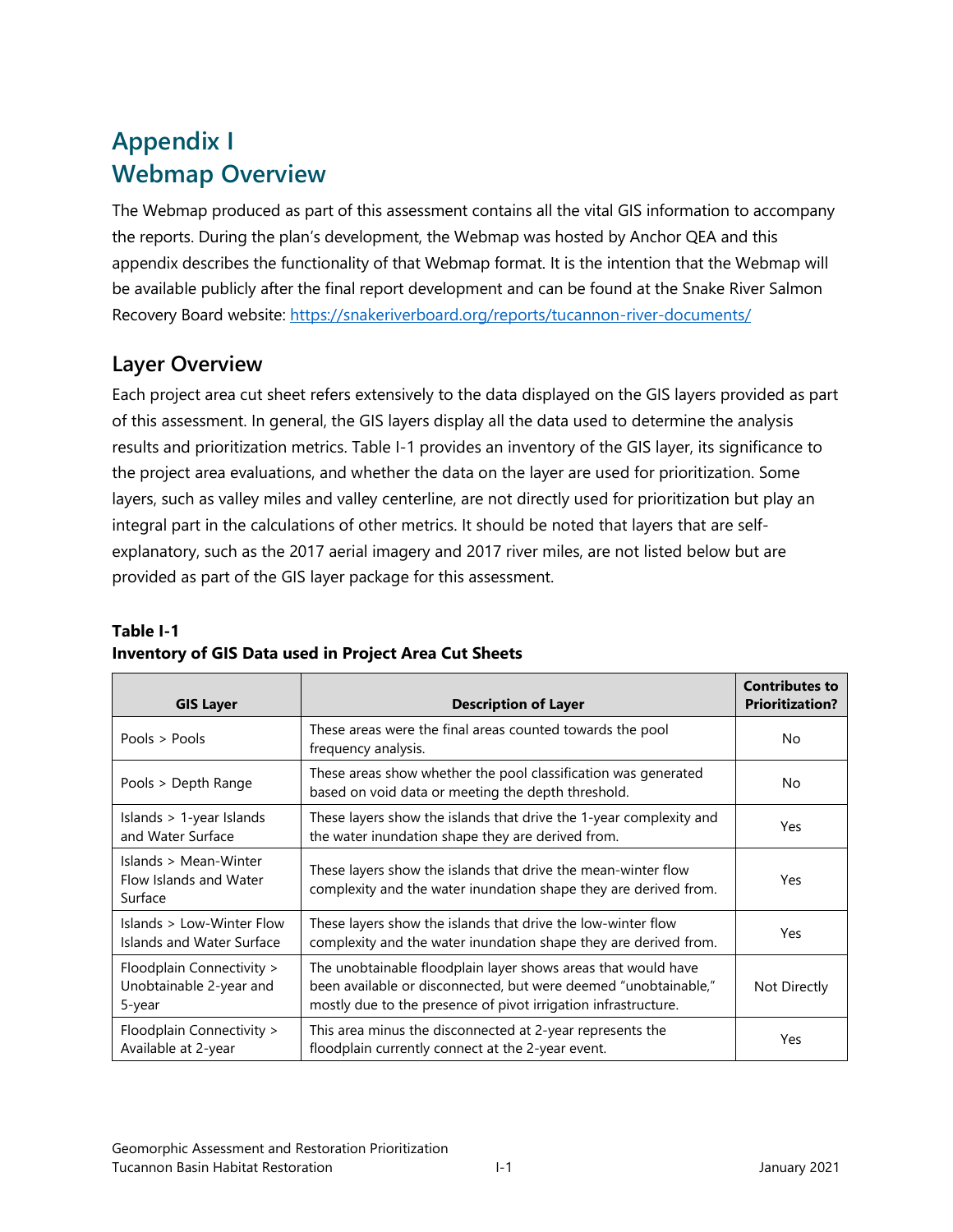| <b>GIS Layer</b>                                     | <b>Description of Layer</b>                                                                                                                                                                                                                                                                                                                                                                                                                    | <b>Contributes to</b><br><b>Prioritization?</b> |
|------------------------------------------------------|------------------------------------------------------------------------------------------------------------------------------------------------------------------------------------------------------------------------------------------------------------------------------------------------------------------------------------------------------------------------------------------------------------------------------------------------|-------------------------------------------------|
| Floodplain Connectivity<br>>Available at 5-year      | This layer shows all areas connected or disconnected at the 5-year<br>event. It represents the total potential for the floodplain. All of the<br>analysis results are shown as a percentage of this area. This area<br>minus the available at 2-year and both disconnected areas<br>represents the Channel Aggradation Potential analysis result.                                                                                              | Yes                                             |
| Floodplain Connectivity<br>>Disconnected at 2-year   | This layer shows the areas that contribute to the Encroachment<br>Removal Floodplain Potential analysis result.                                                                                                                                                                                                                                                                                                                                | Yes                                             |
| Floodplain Connectivity ><br>Disconnected at 5-year  | The area in this layer, minus the disconnected at 2-year, represents<br>the portion of the Total Floodplain Potential that is in addition to the<br>Channel Aggradation Potential and Encroachment Removal Potential.                                                                                                                                                                                                                          | Yes                                             |
| Change Analysis > Channel<br><b>Trace Comparison</b> | This layer shows the channel trace from the previous assessment<br>based on the 2011 aerial imagery, as well as the channel trace from<br>the 2017 aerial imagery. Areas where these overlap are hatched so<br>channel avulsions and migrations are easy to see. It should be<br>noted that the 2017 aerial imagery was flow at a higher flow event<br>than the 2011 aerial imagery and accounts for some of the non-<br>overlapping channels. | No                                              |
| Change Analysis ><br>Topographic Difference          | This layer shows the areas of positive or negative differences in the<br>2017 and 2010 LiDAR data sets.                                                                                                                                                                                                                                                                                                                                        | No                                              |
| Change Analysis ><br>Narrative Highlights            | This layer puts boxes around areas of geomorphic change seen<br>with the Topographic difference and highlighted for discussion in<br>the Geomorphic Change Analysis narrative for each project area.                                                                                                                                                                                                                                           | No                                              |
| Relative Elevation > All                             | These layers show the elevation of the floodplain relative to the<br>nearest point on the river thalweg.                                                                                                                                                                                                                                                                                                                                       | No                                              |
| Prior Phase>All                                      | These layers were produced as part of the 2011 Tucannon<br>Geomorphic Assessment and Conceptual restoration plan. Includes<br>levees and low-lying floodplain area.                                                                                                                                                                                                                                                                            | No                                              |
| Aerial Imagery>All                                   | Aerial imagery from 2017 and 2010.                                                                                                                                                                                                                                                                                                                                                                                                             | No                                              |
| Conceptual Restoration<br>Opportunities>All          | Conceptual Restoration opportunities as discussed in the Project<br>Area Cuts sheets (Appendix J).                                                                                                                                                                                                                                                                                                                                             | No                                              |
| <b>Other Flood Events</b>                            | Inundation extents from the 1D HEC-RAS model for the 10-year,<br>25-year, 50-year, and 100-year events. The 1D hydraulic model was<br>intended for the habitat assessment at the 2- and 5-year events<br>and was not calibrated specifically for the 10+ year events. The<br>higher flow event results from this hydraulic model are provided for<br>reference only.                                                                           | No                                              |

Notes:

Other GIS layers are provided as part of this assessment but are either self-explanatory or do not affect either the evaluation or prioritization.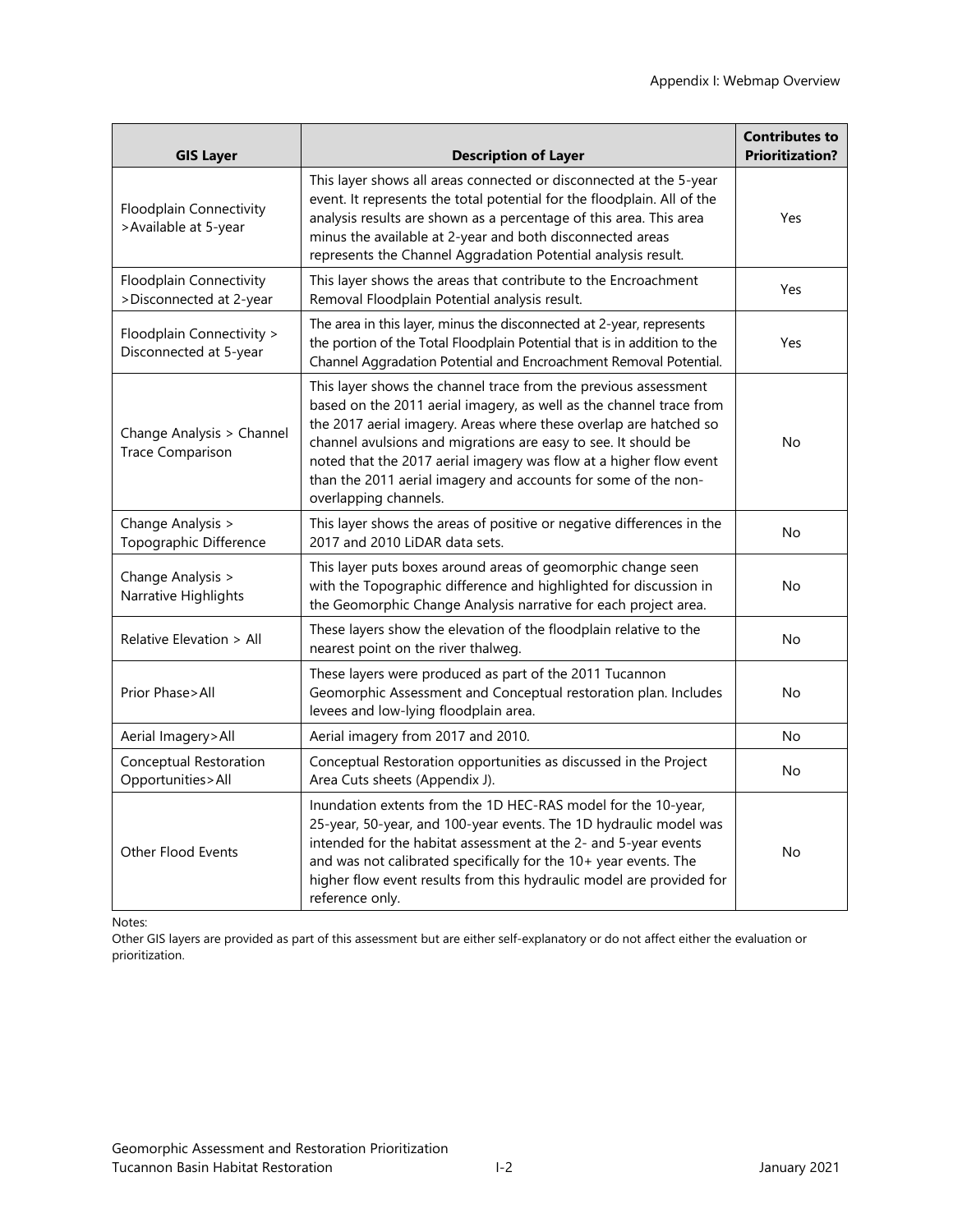## **Functionality**

Once logged into the Webmap there are several functions available for viewing the data. Figure I-1 shows the four main areas where functionality is available:

- Box A: Zoom in and out with the +/- buttons. This can also be done with the mouse scroll wheel. The Home button will bring you to the extents of the Tucannon assessment area. The location button will zoom to your current location if using mobile.
- Box B: The first button provides a legend showing the symbology for all currently active data. The second button brings up the list of available data layers to add to the Webmap. Figure I-2 shows more details on available layers.
- Box C: The first button gives a variety of base maps that will be displayed under the selected data. The second button provides bookmarks to zoom to project areas. The third button brings up a measurement tool for length, path, or area. Finally, the last button is used for editing the Webmap and has been temporarily disabled.
- Box D: This box brings up a panel that provides in-depth information on the layers currently active on the screen. Figure I-3 shows more details on this functionality.

When the layer button in the top right of the screen is selected, as shown in Figure I-2, all the layer groups available will be displayed. By checking or unchecking the box next to the layer group, all layers in that group can be turned on or off. By selecting the arrow next to the layer group, the list of layers in that group is displayed, and individual layers can be turned on or off by checking the box next to the layer. Selecting the arrow next to any layer will show the symbology used for that layer on the Webmap. Table I-1 describes all of the layers available.

Using the arrow at the bottom of the screen (box D in Figure I-1), more detailed data about the layers currently on the screen can be found. Figure I-3 shows the detailed data for the "Reach Groups" layer. This will only show information for the layers on the screen, so in Figure I-3 only project areas 38 to 43 are shown. Using the "zoom to" button and selecting a data layer will bring that data layer to the center of the Webmap.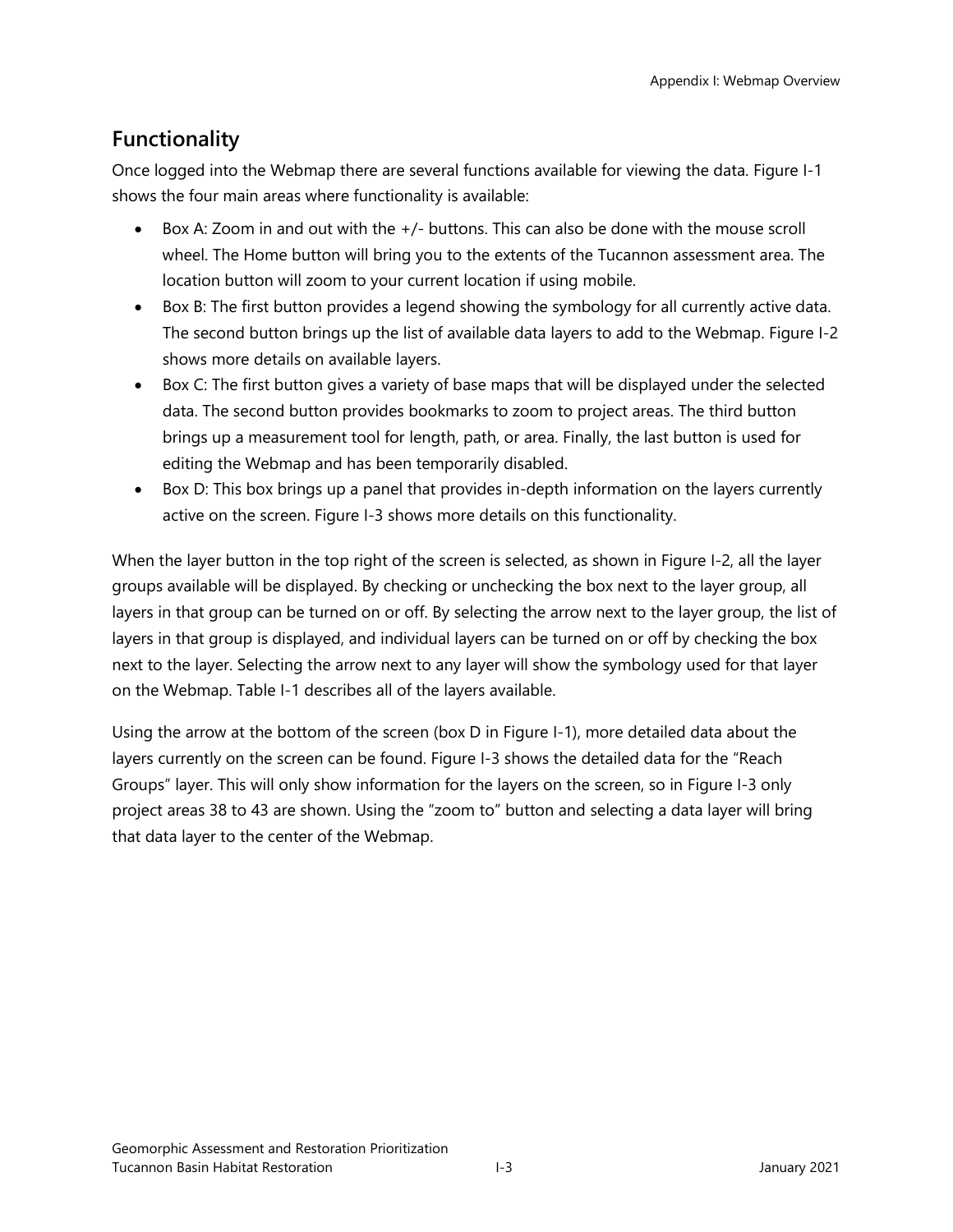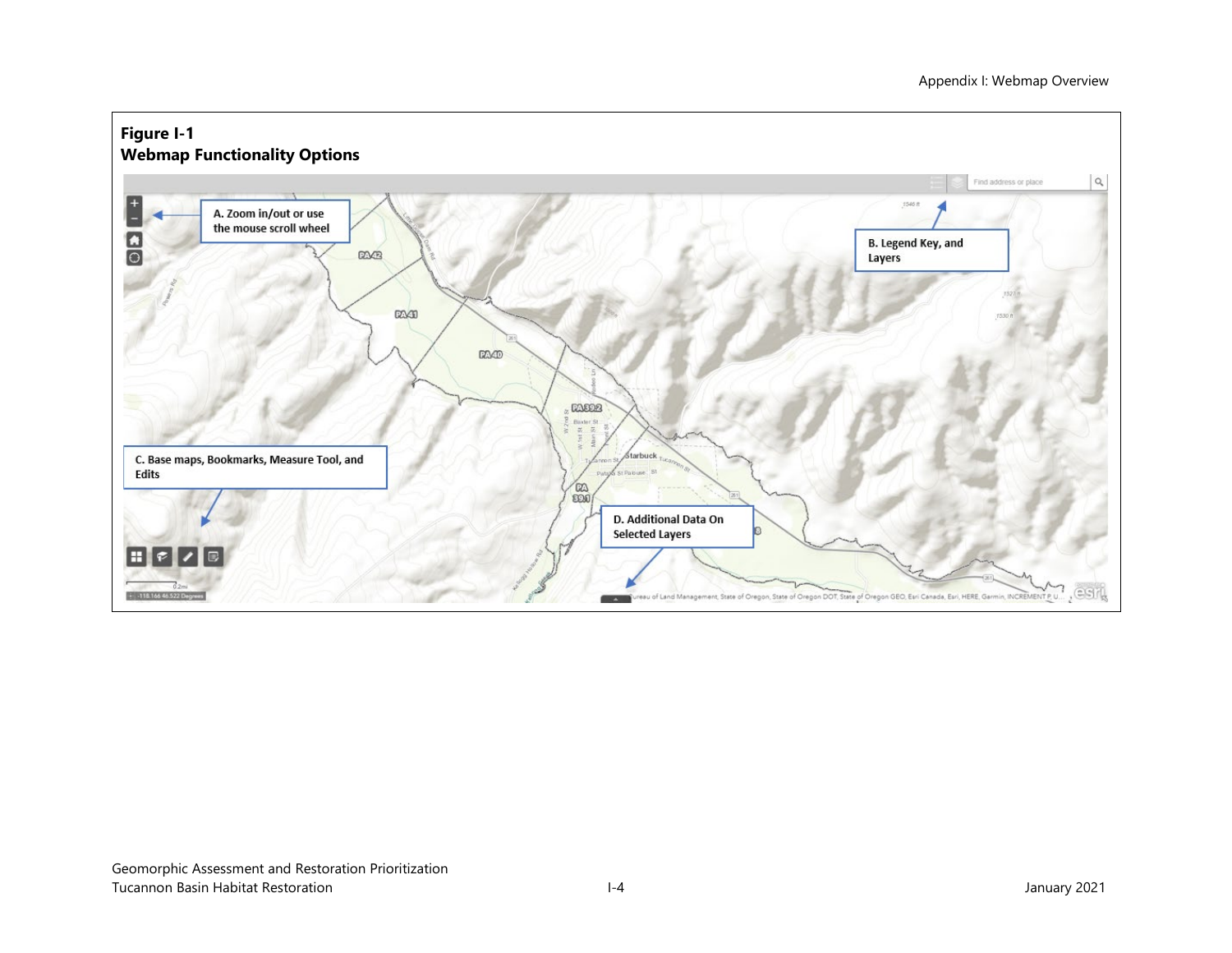

Geomorphic Assessment and Restoration Prioritization Tucannon Basin Habitat Restoration and the set of the set of the set of the set of the set of the set of the set of the set of the set of the set of the set of the set of the set of the set of the set of the set of the set